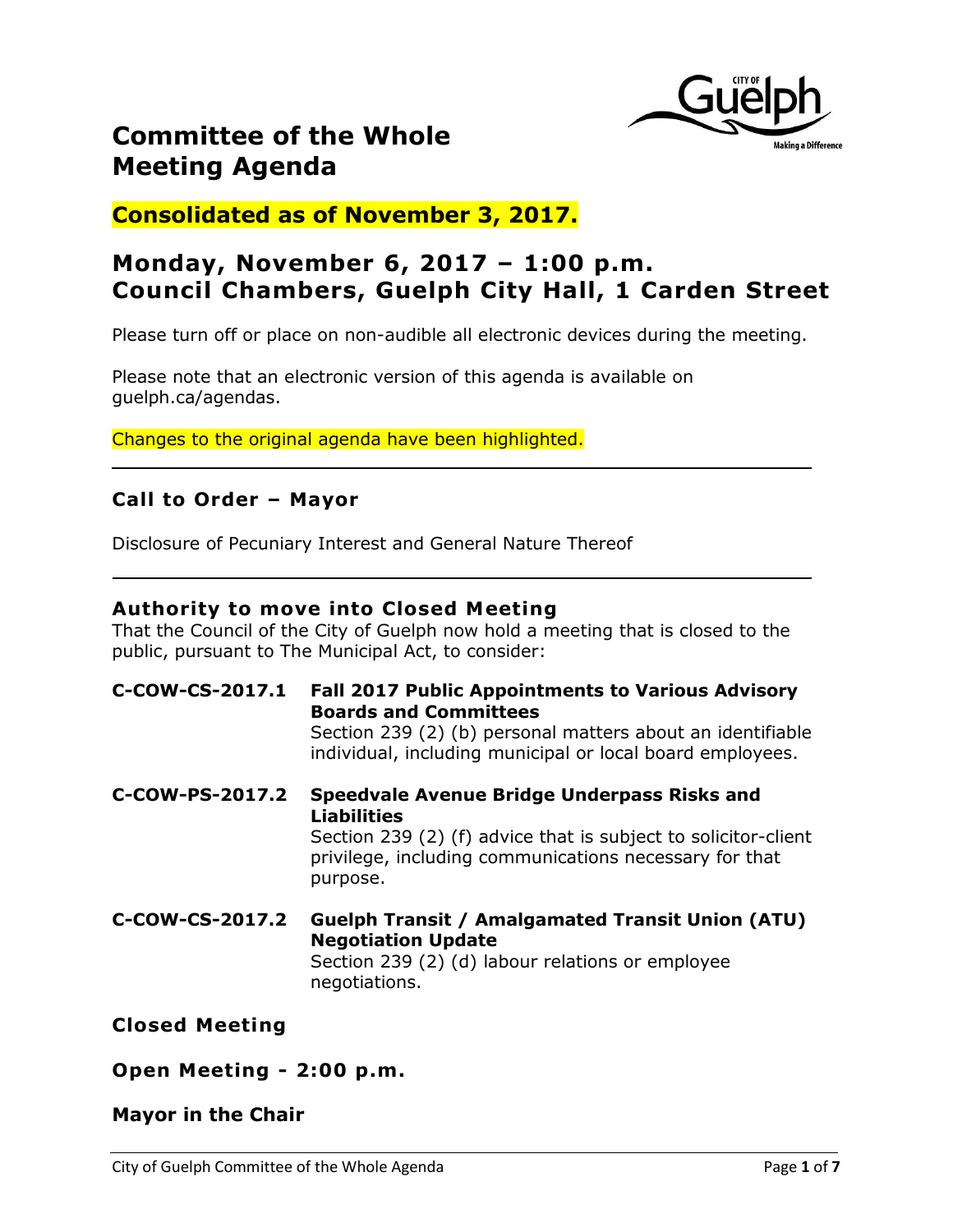# **Closed Meeting Summary**

# **Disclosure of Pecuniary Interest and General Nature Thereof**

# **Presentation**

a) Who We Are, What We Do and Organizational Highlights Dorothe Fair, Guelph Wellington Seniors Association

# **Consent Agenda – Corporate Services**

#### **Chair – Councillor MacKinnon**

The following resolutions have been prepared to facilitate Council's consideration of various matters and are suggested for consideration. If Council wishes to address a specific report in isolation of the Consent Agenda, please identify the item. It will be extracted and dealt with separately as part of the Items for Discussion.

# **COW-CS-2017.18 Shared Cost Allocation Basis – Wellington-Dufferin-Guelph Public Health**

#### **Recommendation:**

That staff be directed to update the agreement among the County of Wellington, County of Dufferin and City of Guelph to reflect the continued use of the population numbers as produced by the Statistics Canada Census and to update the version of the Statistics Canada Census used in this calculation in the budget year following the year in which new information is released, as well as other administrative matters.

# **COW-CS-2017.19 Changes to the Vacant Unit Tax Rebate Program**

#### **Recommendation:**

- 1. That the vacant unit tax rebate program be eliminated effective January 1, 2018.
- 2. That a reduction of \$470,000 be shown in the 2018 operating budget.

# **Items for Discussion – Corporate Services**

The following items have been extracted from Consent Agenda and will be considered separately. These items have been extracted either at the request of a member of Council or because they include a presentation and/or delegations.

### **COW-CS-2017.20 Fall 2017 Public Appointments to Various Advisory Boards and Committees**

#### **Recommendation:**

1. That be reappointed to the Accessibility Advisory Committee for a term ending November, 2018.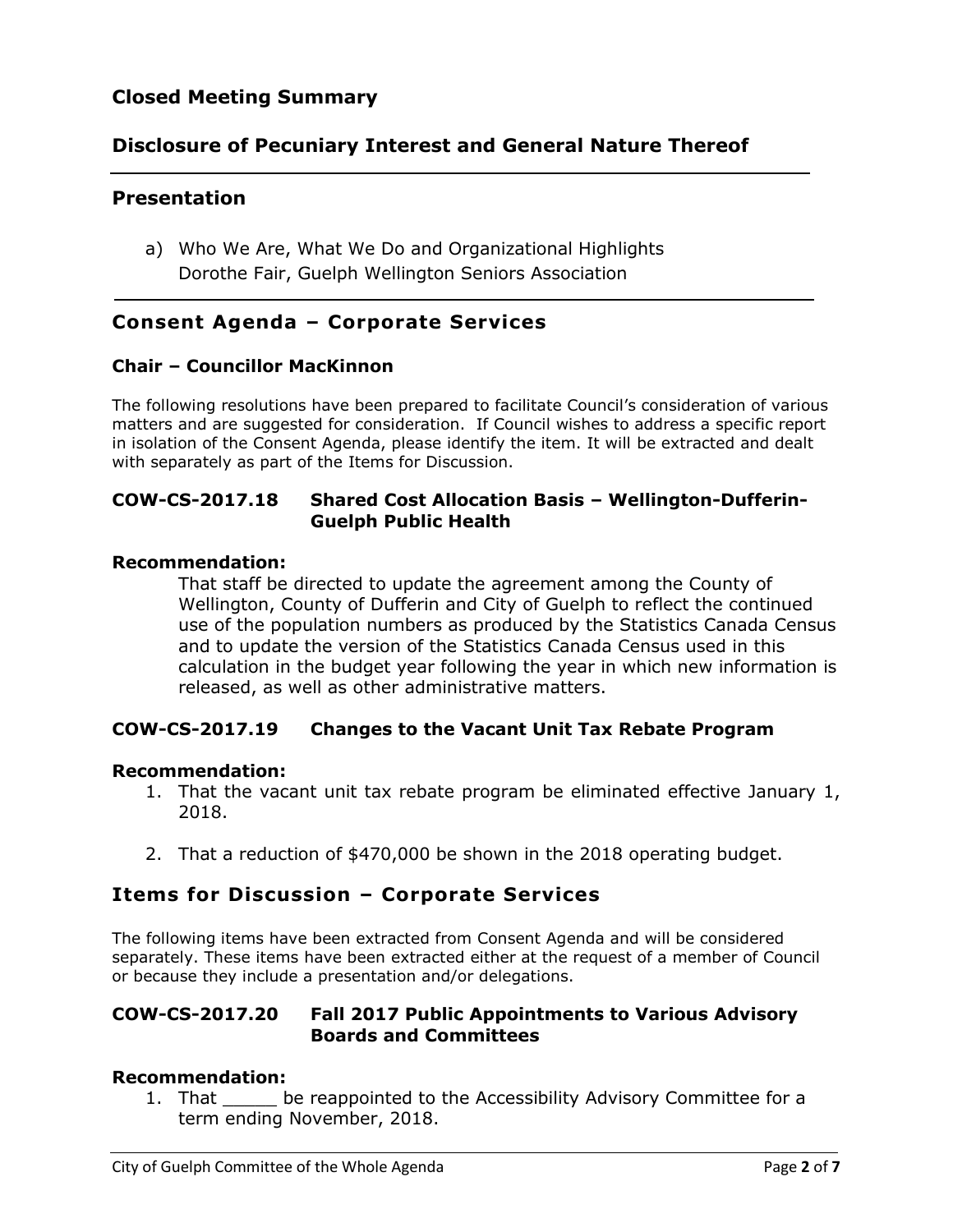- 2. That \_\_\_\_\_, \_\_\_\_\_ and \_\_\_\_\_ be appointed to the Accessibility Advisory Committee for a term ending November, 2018.
- 3. That \_\_\_\_\_ be appointed to the Committee of Adjustment for a term ending November, 2018.
- 4. That \_\_\_\_\_ be reappointed to the Downtown Advisory Committee for a term ending November, 2018.
- 5. That \_\_\_\_\_ be appointed to the Downtown Advisory Committee for a term ending November, 2018.
- 6. That \_\_\_\_\_ be reappointed to the Environmental Advisory Committee for a term ending November, 2018.
- 7. That be reappointed to the Guelph Museums Advisory Committee for a term ending November, 2018.
- 8. That be appointed to Heritage Guelph for a term ending November, 2018.
- 9. That be appointed to the Public Art Advisory Committee for a term ending November, 2018.
- 10. That \_\_\_\_\_ be appointed to the River Systems Advisory Committee for a term ending November, 2018.
- 11. That staff be directed to conduct further recruitment to fill the remaining two vacancies on the River Systems Advisory Committee.
- 12. That \_\_\_\_\_\_ and \_\_\_\_\_\_ be reappointed to the Tourism Advisory Committee for a term ending November, 2018.
- 13. That staff be directed to conduct further recruitment to fill the remaining vacancy on the Tourism Advisory Committee.
- 14. That \_\_\_\_\_\_, \_\_\_\_\_\_, \_\_\_\_\_\_ and \_\_\_\_\_\_ be reappointed to the Transit Advisory Committee for a term ending November, 2018.
- 15. That \_\_\_\_\_ be appointed to the Transit Advisory Committee for a term ending November, 2018.
- 16. That \_\_\_\_\_ be reappointed to the Waste Resource Innovation Centre Public Liaison Committee for a term ending November, 2018.
- 17. That staff be directed to conduct further recruitment to fill the remaining vacancy on the Waste Resource Innovation Centre Public Liaison Committee.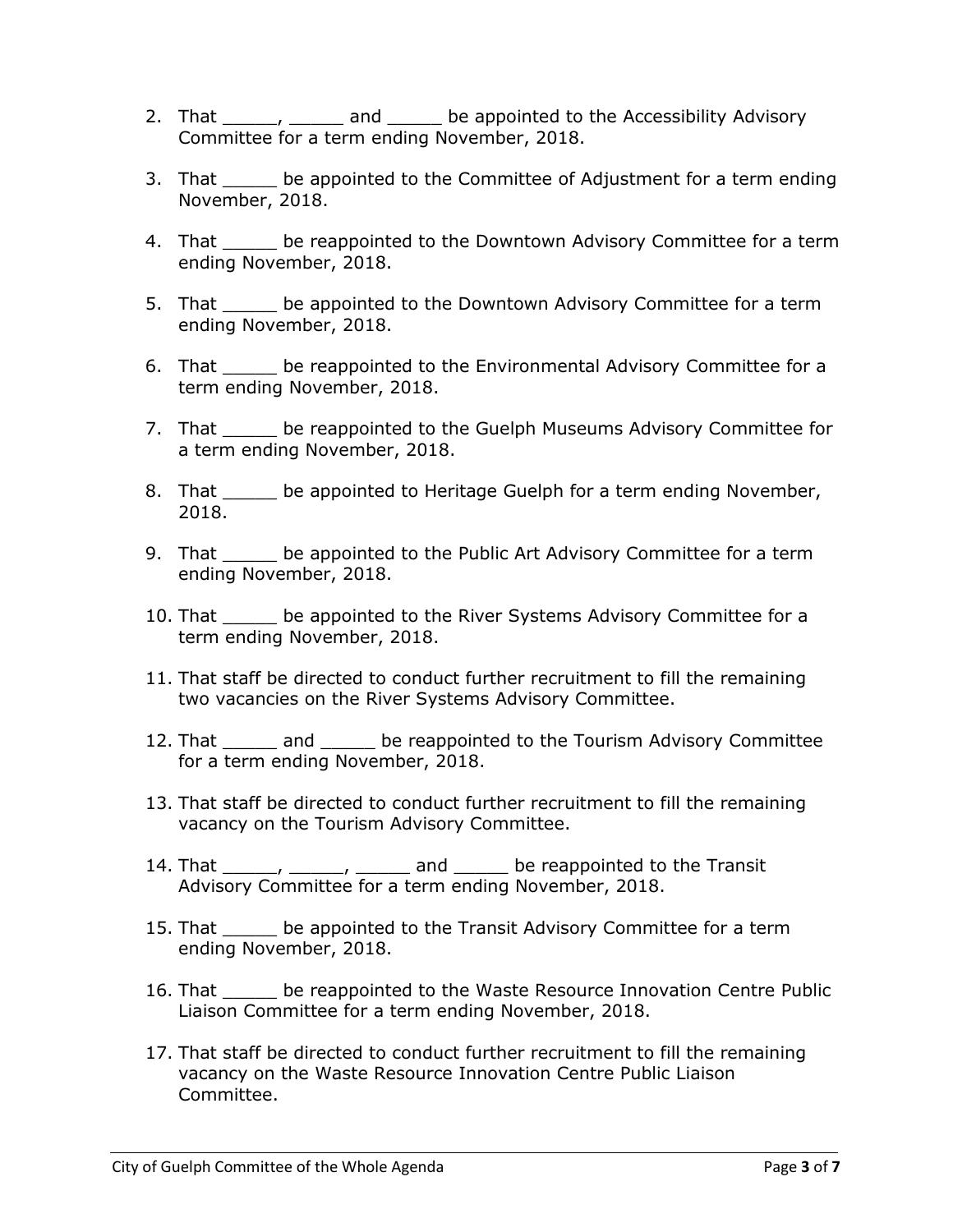18. That \_\_\_\_\_ be appointed to the Water Conservation and Efficiency Public Liaison Advisory Committee for a term ending November, 2018.

# **Service Area Chair and Staff Announcements**

# **Consent Agenda – Public Services**

### **Chair – Councillor Downer**

The following resolutions have been prepared to facilitate Council's consideration of various matters and are suggested for consideration. If Council wishes to address a specific report in isolation of the Consent Agenda, please identify the item. It will be extracted and dealt with separately as part of the Items for Discussion.

# **COW-PS-2017.13 Street Tree Ownership and Maintenance**

#### **Recommendation:**

That the current street tree ownership and maintenance practices provided by Parks Operations and Forestry, as described in ATT-1 of the report titled Street Tree Ownership and Maintenance, dated November 6, 2017, be approved.

### **COW-PS-2017.14 Bicycle Skills Facility**

#### **Recommendation:**

- 1. That staff be directed to engage the community, and plan and design a bicycle skills facility that will be owned and operated by the City of Guelph.
- 2. That Council endorse the staff recommendation that the Eastview Community Park be the location for the bicycle skills facility.
- 3. That Staff be directed to revise the Eastview Community Park Master Plan to accommodate a bicycle skills facility.

# **Items for Discussion – Public Services**

The following items have been extracted from Consent Agenda and will be considered separately. These items have been extracted either at the request of a member of Council or because they include a presentation and/or delegations.

#### **COW-PS-2017.16 Paramedic Service Master Plan**

#### **Presentation:**

Stephen Dewar, General Manager, Guelph Wellington Paramedic Services

#### **Recommendation:**

That Public Services Report # PS-17-28 "Paramedic Service Master Plan" be received.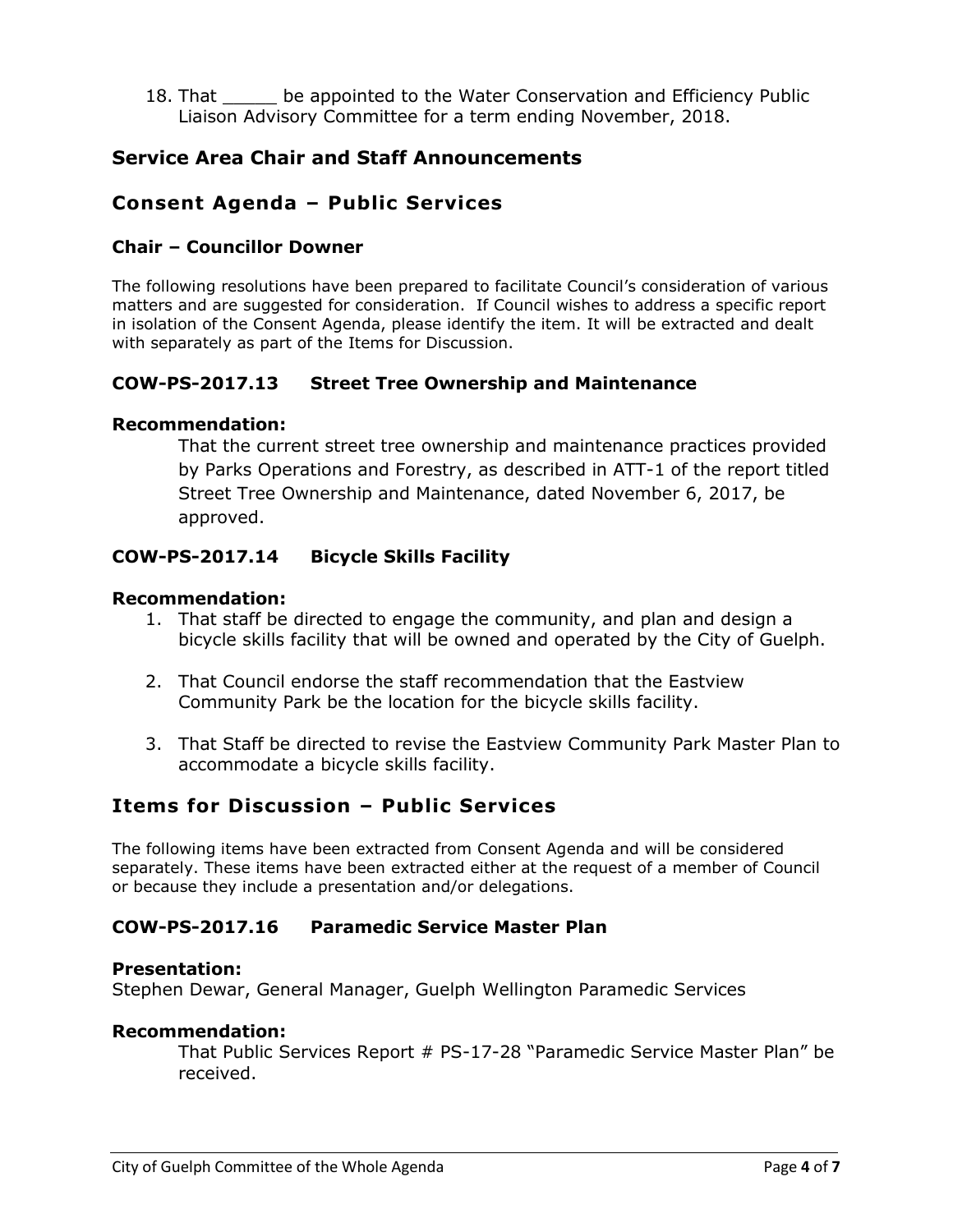#### **COW-PS-2017.15 Speedvale Avenue Bridge Underpass**

(Referred from the October 2, 2017 Committee of the Whole meeting.)

#### **Delegations:**

Hugh Whiteley Cyndy McLean Dorothe Fair, Guelph Wellington Seniors Association Barbara Mann

#### **Correspondence:**

Petition with 201 signatures Annika Ferwerda Lindi Giefert Morris Martini Wilfred Ferwerda Mark Wojcicki Ian Digby Gertie Riemer Alain Carriere Rick McRonald Cindy Ridi John Buttars Bill Whitehead Cynthia Sprig Shannon Brown Alex Ball David McAuley Jeremy Grant Lisa Mactaggart

Please note that additional options regarding the Speedvale Avenue Bridge Underpass will be provided in a separate staff memo as part of the consolidated November 6, 2017 Committee of the Whole agenda. (staff memo)

The original recommendations from the October report were as follows:

#### **Recommendation:**

- 1. That staff be directed not to proceed with the detailed design and construction of the Speedvale Avenue Bridge Underpass.
- 2. That staff be directed to continue to explore an alternative to the Speedvale Avenue Bridge Underpass in the Guelph Trail Master Plan Update.
- 3. That the \$50,000 approved in the 2017 Capital Budget for detailed design be reallocated to account PK0002 Guelph Trails.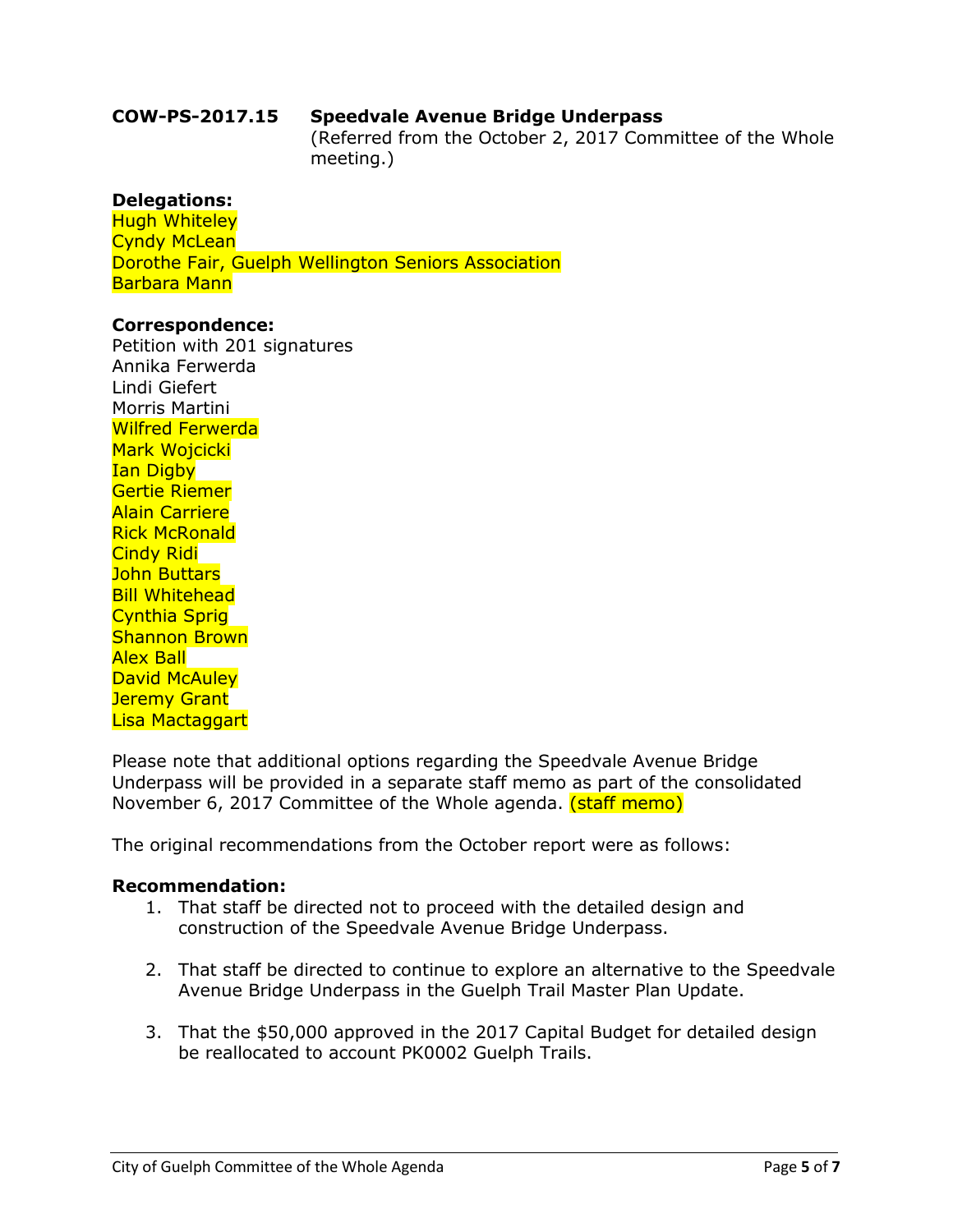# **COW-PS-2017.17 Subsidy Strategy**

This item was extracted from the October 27, 2017 weekly information package by Councillor MacKinnon.

# **Service Area Chair and Staff Announcements**

# **Consent Agenda – Audit**

#### **Chair – Councillor Billings**

The following resolutions have been prepared to facilitate Council's consideration of various matters and are suggested for consideration. If Council wishes to address a specific report in isolation of the Consent Agenda, please identify the item. It will be extracted and dealt with separately as part of the Items for Discussion.

#### **COW-AUD-2017.10 Internal Audit Work Plan 2018-2020**

#### **Recommendation:**

That the report CAO-A-1708, "Internal Audit Work Plan 2018-2020" dated November 6, 2017 be approved.

#### **COW-AUD-2017.11 Status of Outstanding Management Action Plans**

#### **Recommendation:**

That the report CAO-A-1709, "Status of Outstanding Management Action Plans" dated November 6, 2017 be received.

#### **COW-AUD-2017.12 Single Source Purchase Audit Report**

#### **Recommendation:**

That the report CAO-A-1710, "Single Source Purchase Audit Report" dated November 6, 2017 be received.

# **Items for Discussion – Audit**

The following items have been extracted from Consent Agenda and will be considered separately. These items have been extracted either at the request of a member of Council or because they include a presentation and/or delegations.

# **COW-AUD-2017.13 2017 External Audit Plan**

#### **Presentation:**

Matthew Betik, KPMG

#### **Recommendation:**

That the staff report titled '2017 External Audit Plan' and numbered CS-2017-34 be received for information.

# **Service Area Chair and Staff Announcements**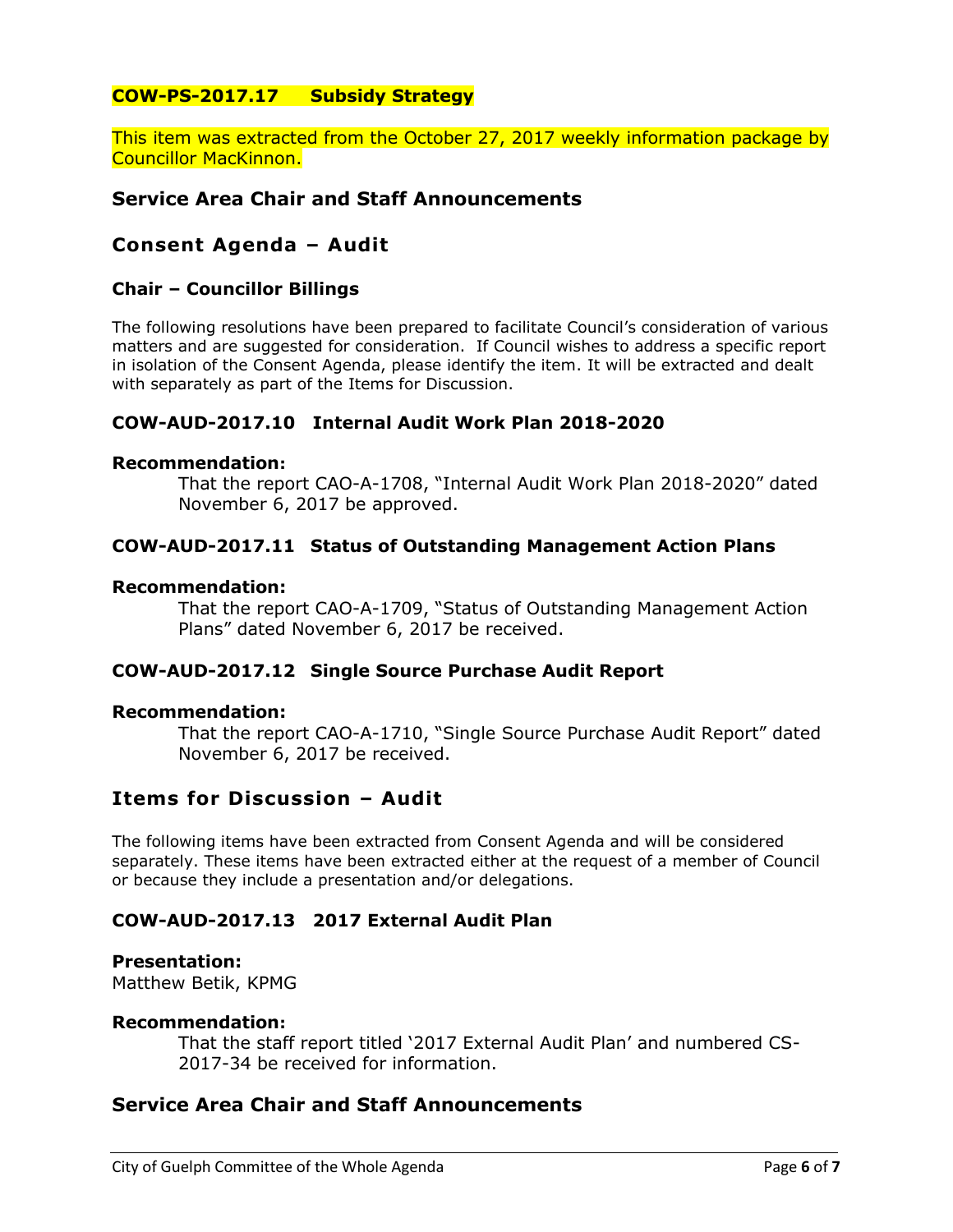# **Mayor as Chair**

# **Chair and Staff Announcements**

Please provide any announcements, to the Chair in writing, by 12 noon on the day of the Council meeting.

# **Adjournment**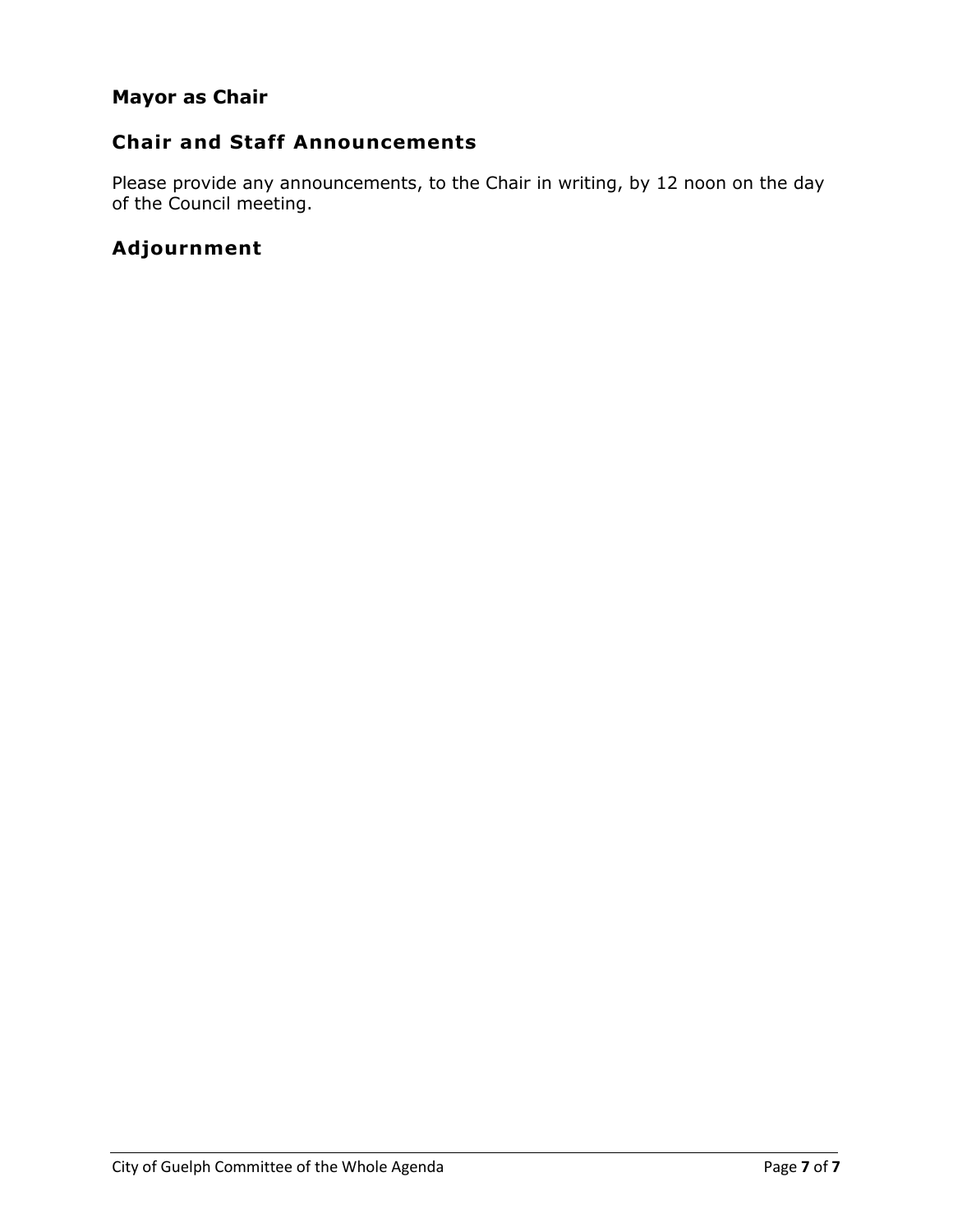# **INTERNAL MEMO**



DATF November 6, 2017

TO **City Council**

# **SUBJECT Speedvale Underpass – supplemental information**

Following the October Committee of the Whole meeting, staff were directed to return to the November meeting and provide Council with further information in order to assist with decision making. Staff had been unable to recommend proceeding with the Underpass due to existing Council approved policies, and so staff are now providing Council with new options for consideration.

\_\_\_\_\_\_\_\_\_\_\_\_\_\_\_\_\_\_\_\_\_\_\_\_\_\_\_\_\_\_\_\_\_\_\_\_\_\_\_\_\_\_\_\_\_\_\_\_\_\_\_\_\_\_\_\_\_\_\_\_\_\_\_\_\_\_\_\_\_\_\_\_\_\_\_\_\_\_\_\_\_\_\_\_\_\_\_\_\_\_\_\_\_\_\_\_\_\_\_\_\_\_\_\_

Should Council be willing to provide new direction to staff and direct the investigation of an alternative trail design that has no minimum design criteria, then this will enable us to pursue alternative solutions. Staff would therefore recommend that Council consider Option A below.

Attached, please find a chart outlining a high level summary of each of the three options available to Council, and the potential risks / considerations for each option. The recommended motions for each of the options are as follows:

### **Option A – Investigate alternative trail design options under Speedvale Avenue that comply with the Official Plan and Zoning By-law**

- 1. That staff be directed to report back to Council in 2018 on alternative trail design options within the identified study area on the west side of the river. Alternative trail design options will have no minimum design criteria and will comply with the Official Plan, Zoning By-law and provincial legislation.
- 2. That staff consider future capital budget requirements for a possible alternative trail under Speedvale Avenue as part of the 2019 Capital budget process.

#### **Option B – Original staff recommendation; not proceed with Speedvale underpass as currently proposed, and pursue an alternate location**

- 1. That staff be directed not to proceed with the detailed design and construction of the Speedvale Avenue Bridge Underpass.
- 2. That staff be directed to continue to explore an alternative to the Speedvale Avenue Bridge Underpass in the Guelph Trail Master Plan Update.
- 3. That the \$50,000 approved in the 2017 Capital Budget for detailed design be reallocated to account PK0002 Guelph Trails.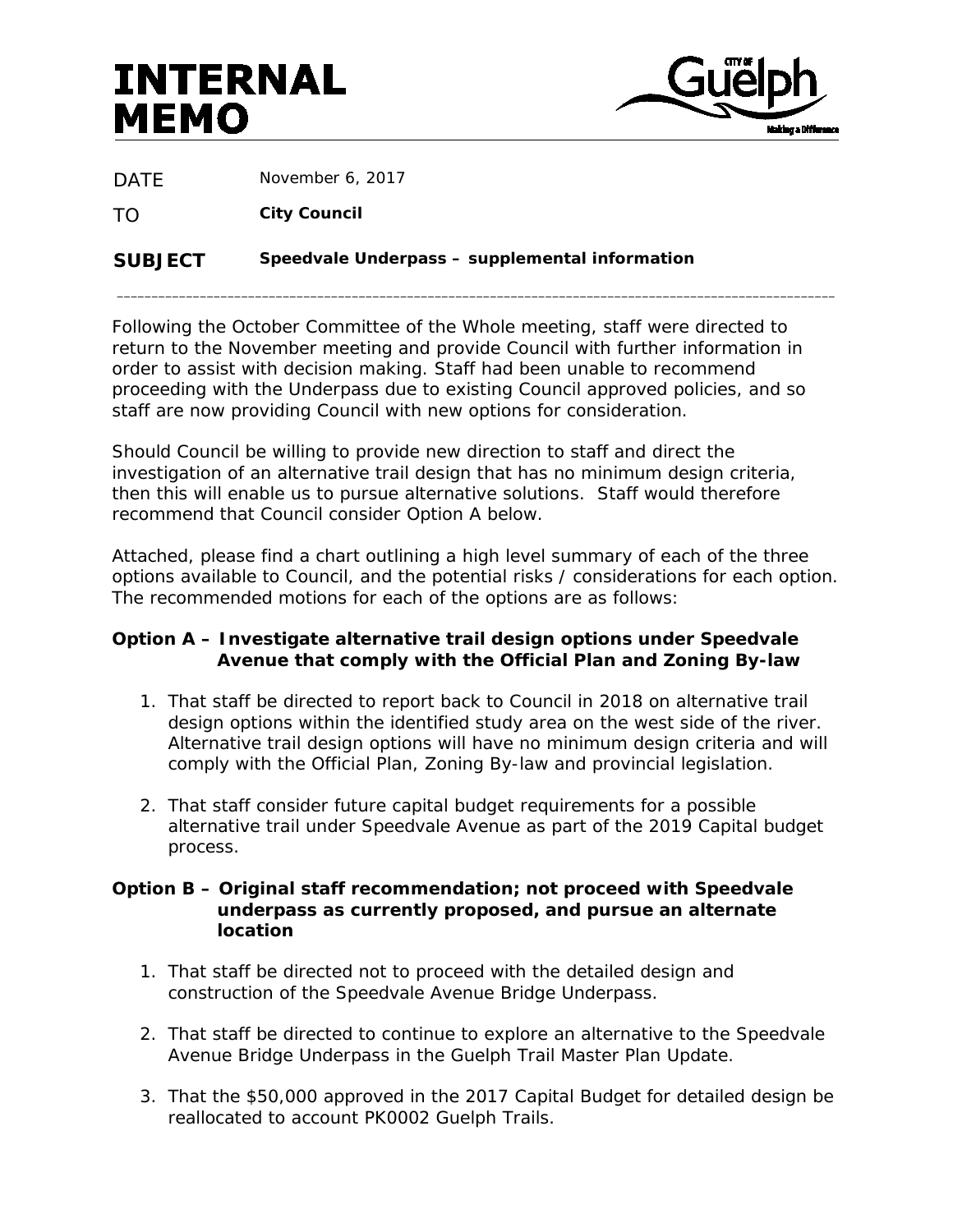### **Option C – Proceed to detail design with full width trail under Speedvale as outlined in the Scoped Environmental Impact Study dated May 12, 2017**

- 1. That staff bring forward a report for Council's consideration no later than Q1 2018 outlining the steps required to obtain the necessary Official Plan and Zoning amendments
- 2. That staff be directed to proceed to detailed design of the Speedvale underpass utilizing the \$50,000 previously set aside in the 2017 Capital Budget
- 3. That the River Systems Advisory Committee, Accessibility Advisory Committee and Grand River Conservation Authority be consulted during the detailed design process.
- 4. That staff bring forward the capital budget required to construct the trail as part of the 2019 Capital budget process.

Staff from the following departments assisted with compiling the information in the attached chart, and will be available at Committee of the Whole to answer any additional questions:

- Parks and Recreation
- Engineering
- Corporate Facilities Maintenance
- Planning and Building Services
- Legal and Realty Services

# **Colleen Clack**

Deputy CAO Public Services T 519-822-1260 ext. 2588 E colleen.clack@guelph.ca

#### **Scott Stewart**

Deputy CAO Infrastructure, Design and Enterprise Services T 519-822-1260 ext. 3445 E scott.stewart@guelph.ca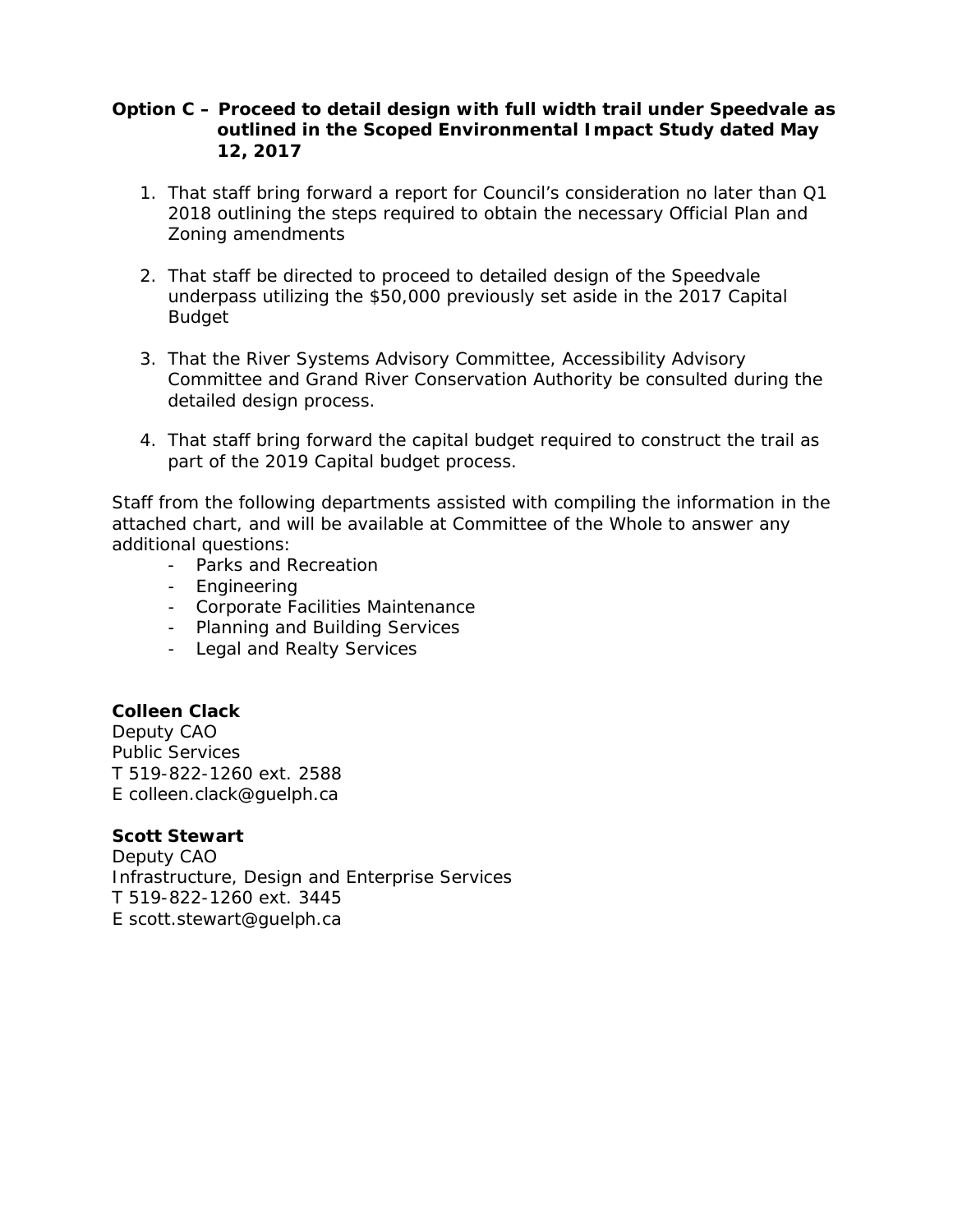# **Speedvale Underpass – Options for Consideration**

| Option                                          | <b>Implications</b>                                                                                                                                                                                                                                          |
|-------------------------------------------------|--------------------------------------------------------------------------------------------------------------------------------------------------------------------------------------------------------------------------------------------------------------|
| <b>Option A</b>                                 | <b>Official Plan</b>                                                                                                                                                                                                                                         |
| Investigate alternative<br>trail design options | Any proposed trail will meet the policies of Official<br>$\bullet$<br>Plan                                                                                                                                                                                   |
| under Speedvale                                 | Zoning                                                                                                                                                                                                                                                       |
| Avenue that comply                              | Any proposed trail will comply with Zoning                                                                                                                                                                                                                   |
| with the Official Plan                          | <b>Accessibility</b>                                                                                                                                                                                                                                         |
| and Zoning By-law                               | Accessibility impacts of providing trail options with<br>$\bullet$<br>no minimum design criteria that meet Official Plan<br>and Zoning requirements will be reported to Council<br>Provincially legislated requirement for accessibility<br>will be followed |
|                                                 | Environmental                                                                                                                                                                                                                                                |
|                                                 | • Trail alternatives will be proposed that align with<br>environmental policy                                                                                                                                                                                |
|                                                 | <b>Active Transportation Network/Guelph Trails Master Plan</b>                                                                                                                                                                                               |
|                                                 | Trail will not be compliant with ATN requirements<br>A critical or essential trail connection will not be<br>provided under the definition of the ATN                                                                                                        |
|                                                 | A trail will be provided under Speedvale Avenue on<br>the west side of the river                                                                                                                                                                             |
|                                                 | Trans Canada Trail is connected, possibly not with<br>an accessible connection                                                                                                                                                                               |
|                                                 | Trail use will be defined as secondary or tertiary in<br>$\bullet$<br>the Guelph Trail Master Plan                                                                                                                                                           |
|                                                 | Trail user safety issues resulting from trail design or<br>$\bullet$<br>maintenance restrictions will need to be identified<br>and presented to Council                                                                                                      |
|                                                 | Maintenance issues and costs as a result of limited                                                                                                                                                                                                          |
|                                                 | or no maintenance access will be presented to                                                                                                                                                                                                                |
|                                                 | Council                                                                                                                                                                                                                                                      |
|                                                 | <b>Cost Estimate</b>                                                                                                                                                                                                                                         |
|                                                 | Unknown<br>$\bullet$                                                                                                                                                                                                                                         |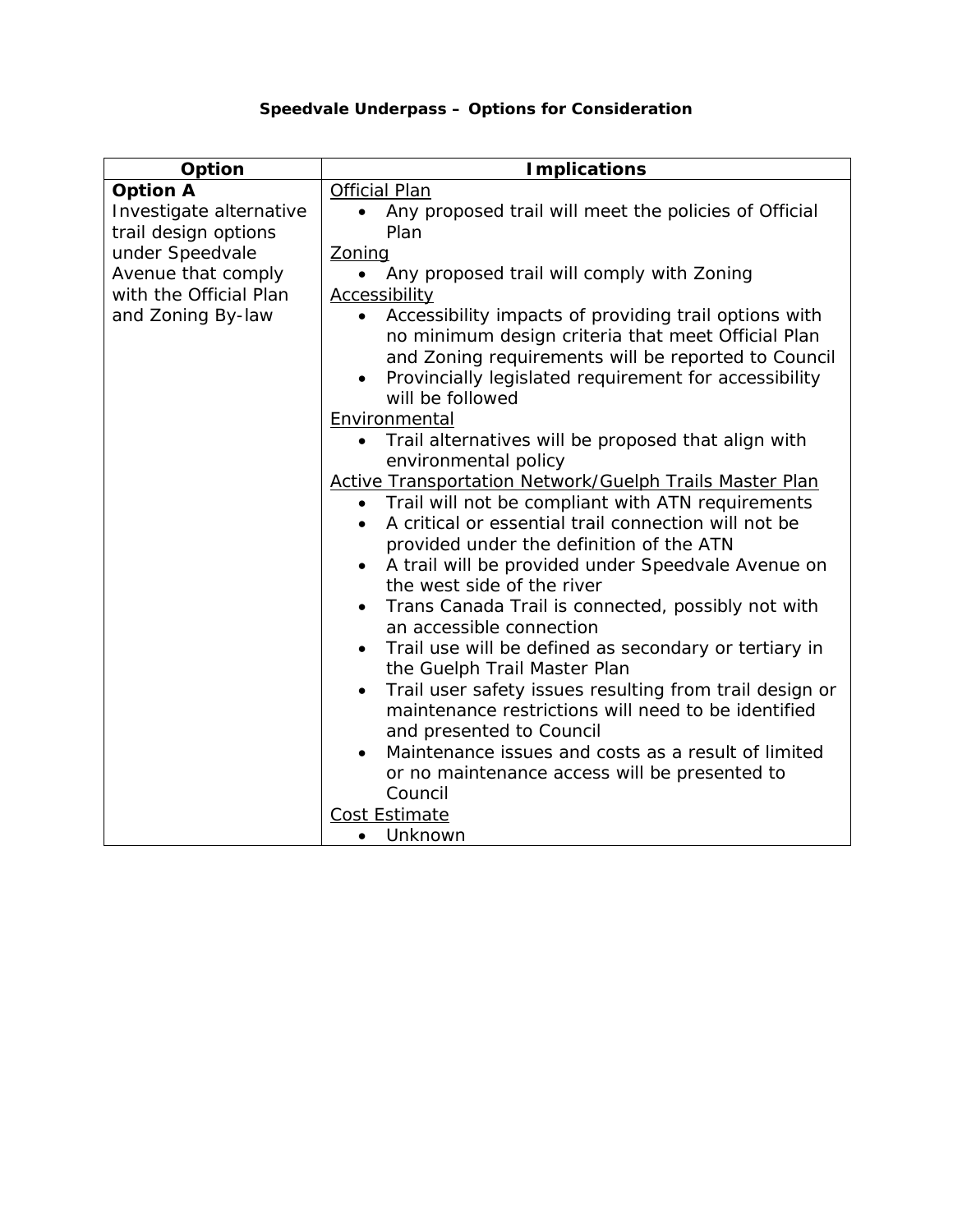| <b>Option B</b>       | <b>Official Plan</b>                                                                              |
|-----------------------|---------------------------------------------------------------------------------------------------|
| Original staff        | • Would conform with OP policies                                                                  |
| recommendation: not   | Zoning                                                                                            |
| proceed with          | • Would conform with Zoning regulations                                                           |
| Speedvale Underpass   | <b>Accessibility</b>                                                                              |
| as currently proposed | All, regardless of mobility, continue to use signaled<br>$\bullet$                                |
| and pursue an         | crossing over Speedvale Avenue                                                                    |
| alternate location    | Environmental                                                                                     |
|                       | Avoids negative impacts to the City's Natural<br>$\bullet$<br>Heritage System                     |
|                       | <b>Active Transportation Network/Guelph Trails Master Plan</b>                                    |
|                       | No trail connection completed as outlined in Active<br>$\bullet$<br><b>Transportation Network</b> |
|                       | Trans Canada Trail not connected<br>$\bullet$                                                     |
|                       | Alternatives will be explored as part of the ongoing                                              |
|                       | <b>GTMP</b>                                                                                       |
|                       | Alternative locations for proposed trail will include                                             |
|                       | the east side of the river                                                                        |
|                       | Cost Estimate                                                                                     |
|                       | TBD, depending on alternate location options                                                      |
|                       |                                                                                                   |
|                       |                                                                                                   |
|                       |                                                                                                   |
|                       |                                                                                                   |
|                       |                                                                                                   |
|                       |                                                                                                   |
|                       |                                                                                                   |
|                       |                                                                                                   |
|                       |                                                                                                   |
|                       |                                                                                                   |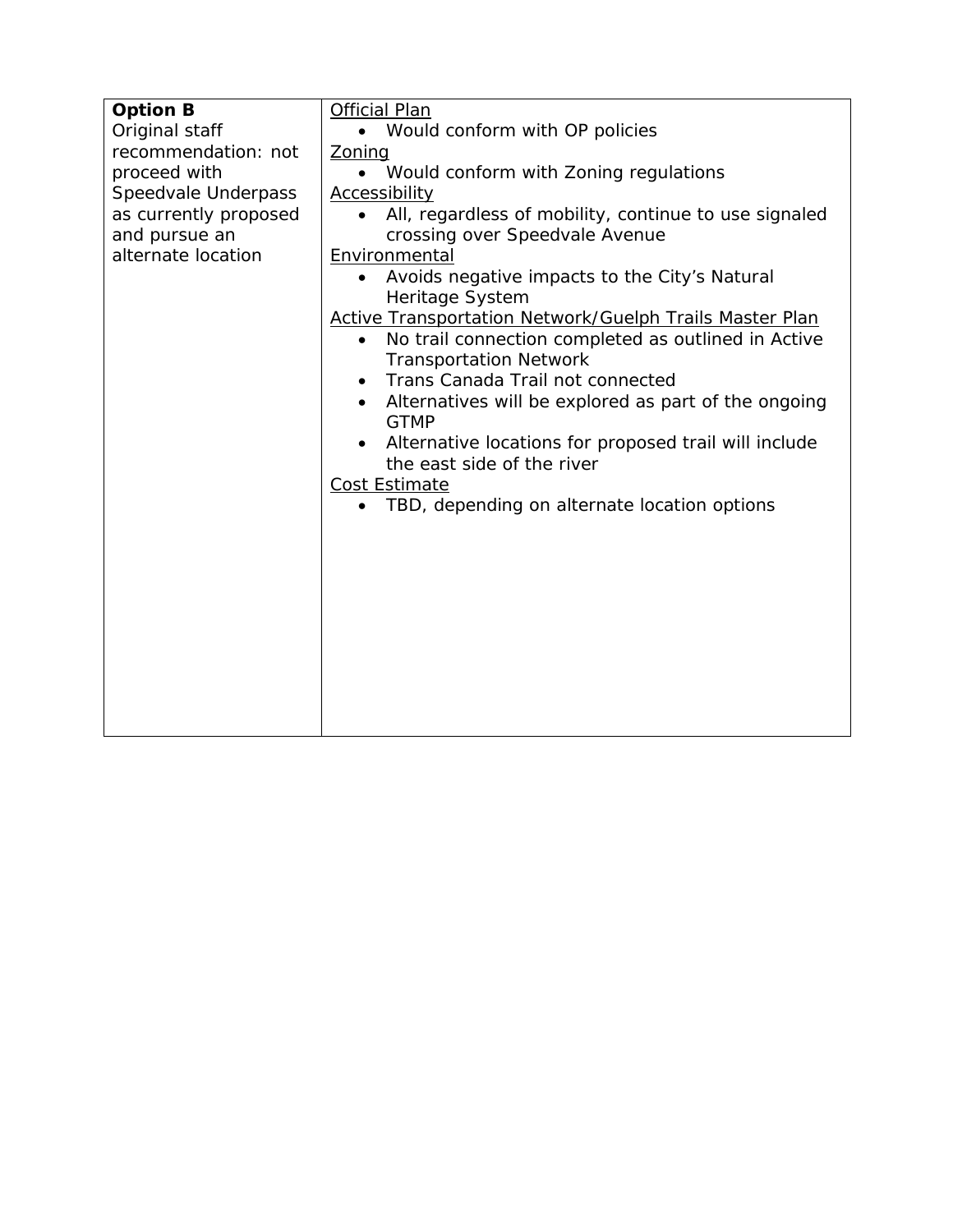| <b>Option C</b>        | <b>Official Plan</b>                                                                                                                                                                                                                                                       |
|------------------------|----------------------------------------------------------------------------------------------------------------------------------------------------------------------------------------------------------------------------------------------------------------------------|
| Proceed to detail      | Amendment required. Amendments must be<br>$\bullet$                                                                                                                                                                                                                        |
| design with full width | consistent with the PPS 2014 and conform to the                                                                                                                                                                                                                            |
| trail under Speedvale  | Growth Plan 2017                                                                                                                                                                                                                                                           |
| as outlined in the     | Any proposed amendments may also be subject to<br>٠                                                                                                                                                                                                                        |
| Scoped Environmental   | third party appeal to the OMB                                                                                                                                                                                                                                              |
| Impact Study dated     | Changes to policy framework would need to be<br>$\bullet$                                                                                                                                                                                                                  |
| May 12, 2017           | explored for:                                                                                                                                                                                                                                                              |
|                        | 1. Natural Heritage System policies as they<br>relate to active, passive and recreation trails<br>as permitted uses.<br>2. One zone flood plain policies as it relates to<br>recreation structure definition and permission<br>of buildings and structures in the floodway |
|                        | Process, timing and cost of pursuing amendment<br>٠<br>would have to be scoped and reported back to                                                                                                                                                                        |
|                        | Council                                                                                                                                                                                                                                                                    |
|                        | Zoning                                                                                                                                                                                                                                                                     |
|                        | Amendment required<br>$\bullet$                                                                                                                                                                                                                                            |
|                        | Changes to the regulations regarding the one zone<br>$\bullet$                                                                                                                                                                                                             |
|                        | flood plain would need to be examined as it relates                                                                                                                                                                                                                        |
|                        | to permission of structures in the one zone                                                                                                                                                                                                                                |
|                        | floodplain                                                                                                                                                                                                                                                                 |
|                        | Classification of recreation structures and uses will<br>$\bullet$                                                                                                                                                                                                         |
|                        | need to be clarified.                                                                                                                                                                                                                                                      |
|                        | Amendment required. Review possible alternatives<br>٠<br>with GRCA and Province (could still be prohibited by<br>policy). Process, timing and cost of pursuing<br>amendment would have to be scoped and reported                                                           |
|                        | back to Council                                                                                                                                                                                                                                                            |
|                        | <b>Accessibility</b>                                                                                                                                                                                                                                                       |
|                        | None                                                                                                                                                                                                                                                                       |
|                        | Environmental                                                                                                                                                                                                                                                              |
|                        | EIS updated to demonstrate no negative impacts on<br>the NHS, including impacts associated with:<br>$\triangleright$ Altering or influencing the geomorphic                                                                                                                |
|                        | condition of the Speed River                                                                                                                                                                                                                                               |
|                        | $\triangleright$ Altering the significant wetland                                                                                                                                                                                                                          |
|                        | $\triangleright$ Construction, alteration and long term                                                                                                                                                                                                                    |
|                        | disturbance impacts to the Significant                                                                                                                                                                                                                                     |
|                        | Woodland, Valleyland, and Wetland                                                                                                                                                                                                                                          |
|                        | Active Transportation Network/Guelph Trails Master Plan                                                                                                                                                                                                                    |
|                        | Completes ATN and Trans Canada Trail connection                                                                                                                                                                                                                            |
|                        | Further design, layout or issues will be addressed in<br>$\bullet$                                                                                                                                                                                                         |
|                        | detail design                                                                                                                                                                                                                                                              |
|                        | <b>Cost Estimate</b>                                                                                                                                                                                                                                                       |
|                        | \$50,000 for detailed design work                                                                                                                                                                                                                                          |
|                        | Potential construction cost for underpass between<br>\$1.7M and \$3.3M, pending detail design                                                                                                                                                                              |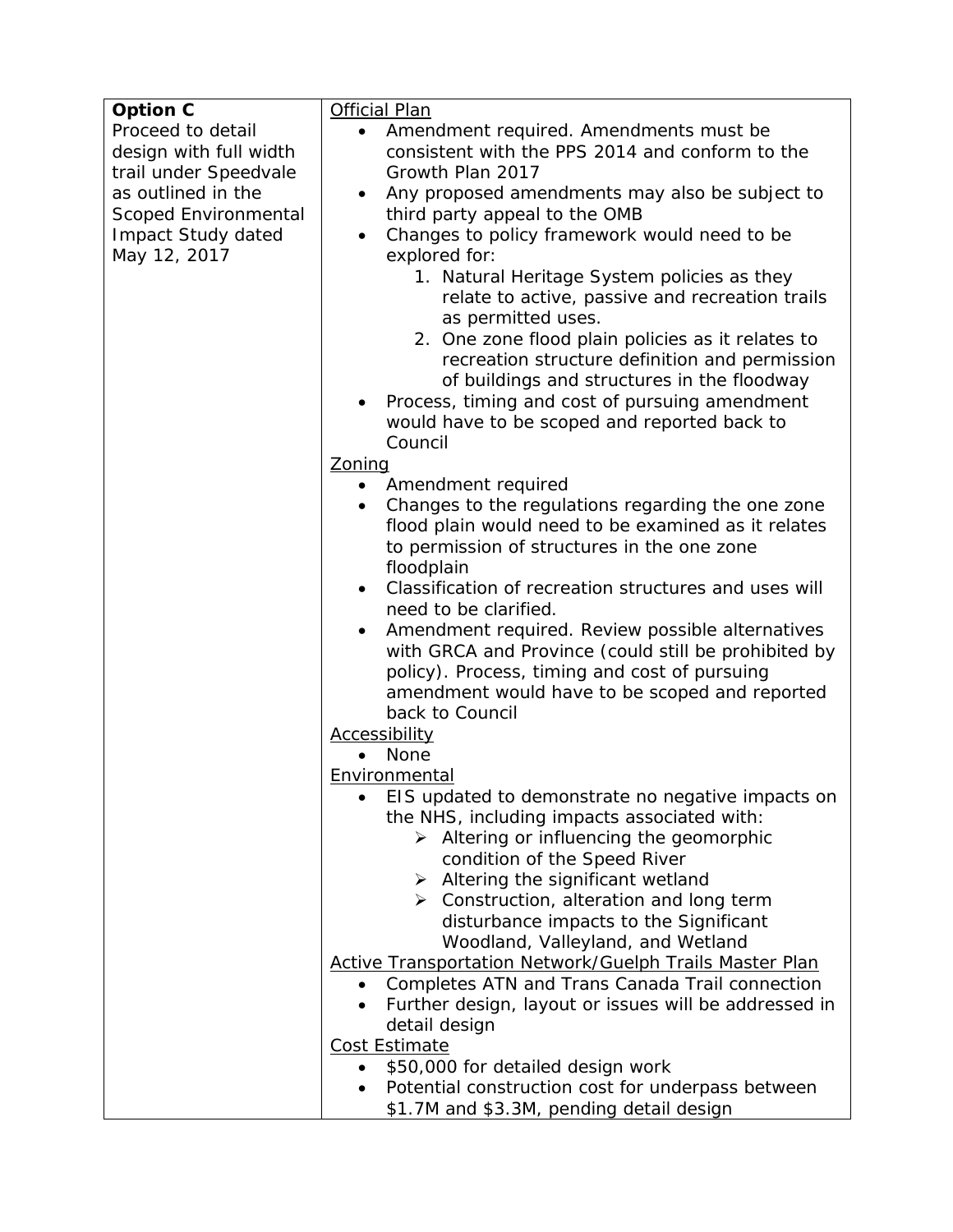#### **Correspondence received regarding the Speedvale Avenue Bridge Underpass**

Dear Clerk's Office...this is my second letter on this topic.

I would like to stress again--as a cyclist who bikes to work every day and uses the Guelph trials for fitness, recreation and fun--please give the citizens of Guelph an underpass trail at Speedvale Ave.

Here are my main reasons:

- 1. **safety**...grade separation is safer for pedestrians and cyclists than a surface crossing
- 2. **traffic flow**...an underpass will provide better traffic flow for motorists
- 3. **encourage use of our trails.**..an underpass keeps the trail continuity and flow for cyclists and pedestrians by eliminating a major barrier at Speedvale Ave which encourages use
- 4. **economies of scale**...let's get the underpass done now to save money while the bridge work is happening--it will cost a lot more to do it later

The main reason for rejecting an underpass seems to be the liability attached to building a walkway in a flood plain. True, there is a small risk. We take a risk every time we cross the road. (I was hit by a car while riding in a bike lane last month.) Life is full of risks. We manage risk. We have policies, procedures and buy insurance. Surely this will be one of the most minor risks carried by the City--and a much lower risk than forcing its citizens to cross a busy multi-lane road.

On a another note, assuming Council listens to its citizens and approves an underpass, please don't put wood chips down as the surface like what was done on the trail along the east side of the river from the Monkey Bridge to Woodlawn. This is a great trail to work out my quads, but is almost impassible by most cyclists and folks using strollers, etc. This underpass will be a critical link in the trail system- with no alternate trial routes--so it's important to build a proper trail.

Thank you for this opportunity to give my input.

Best Regards,

-Wilfred Ferwerda

\*\*\*\*

Hello,

It is my understanding that Council has deferred the Speedvale underpass decision to the Nov 6 Committee of the whole, so that more information can be obtained in order to make a more informed decision. This is good and strategic news. With that, and as an active resident of ward 2, I wanted to re-express my continued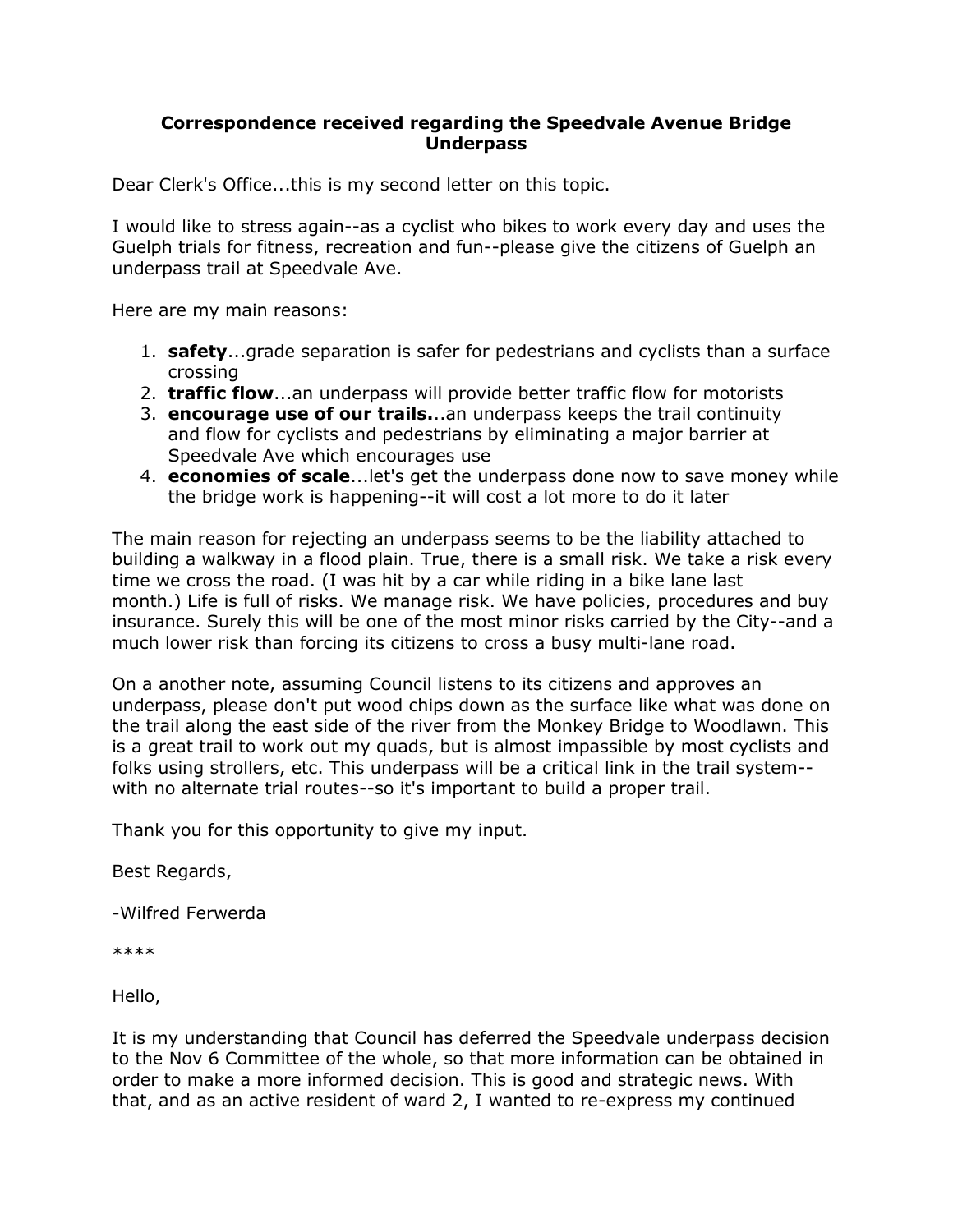support of a paved underpass as part of the upcoming Speedvale Avenue bridge construction.

Thank you,

Mark Wojcicki

\*\*\*\*

Dear Mayor, Council Members and City Clerk,

The Speedvale Bridge Underpass discussion is coming to Committee of the Whole on Nov 2nd. I believe a paved underpass would bring significant benefits to improve public safety and access to the path for users of all types. I encourage Council and Staff to find a way for this proposal to move forward.

I cannot attend the meeting in person but have attached my previous correspondence to Council below. Thank you for your consideration.

Sincerely,

Ian Digby

\*\*\*\*

Dear Sir or Madam.

Before a final decision is made, I would just like to express my wish to see an underpass built/included in whatever new bridge may be created on Speedvale Ave. near Riverside Park. The future of transit in many urban centres is forward-looking, to include more and more pedestrian and bicycle traffic. Studies show that when people are offered safer, more efficient modes of travelling around a city that don't require a motor, they embrace it. Think of how exciting that would be, if we could find healthier, safer and more efficient ways of criss-crossing Guelph without the use of polluting modes of transportation.

Just one annual event, like the Canada Day fireworks at Riverside Park, would benefit greatly where spectators could easily reach the park by going under the bridge. I have tried many times to cross the street there on bike or foot and crashed my bike tires into the curb to get out of the way of the endless stream of cars and trucks. Even crossing at the lights has its hazards since drivers are often either distracted or in too big a hurry to look carefully before they turn.

We recently sold our only car in an effort to try to embrace a healthier lifestyle for the good of the environment as well as ourselves. Guelph has always been an innovative city, willing to take chances on new ideas, especially green ones. Let's keep working on that!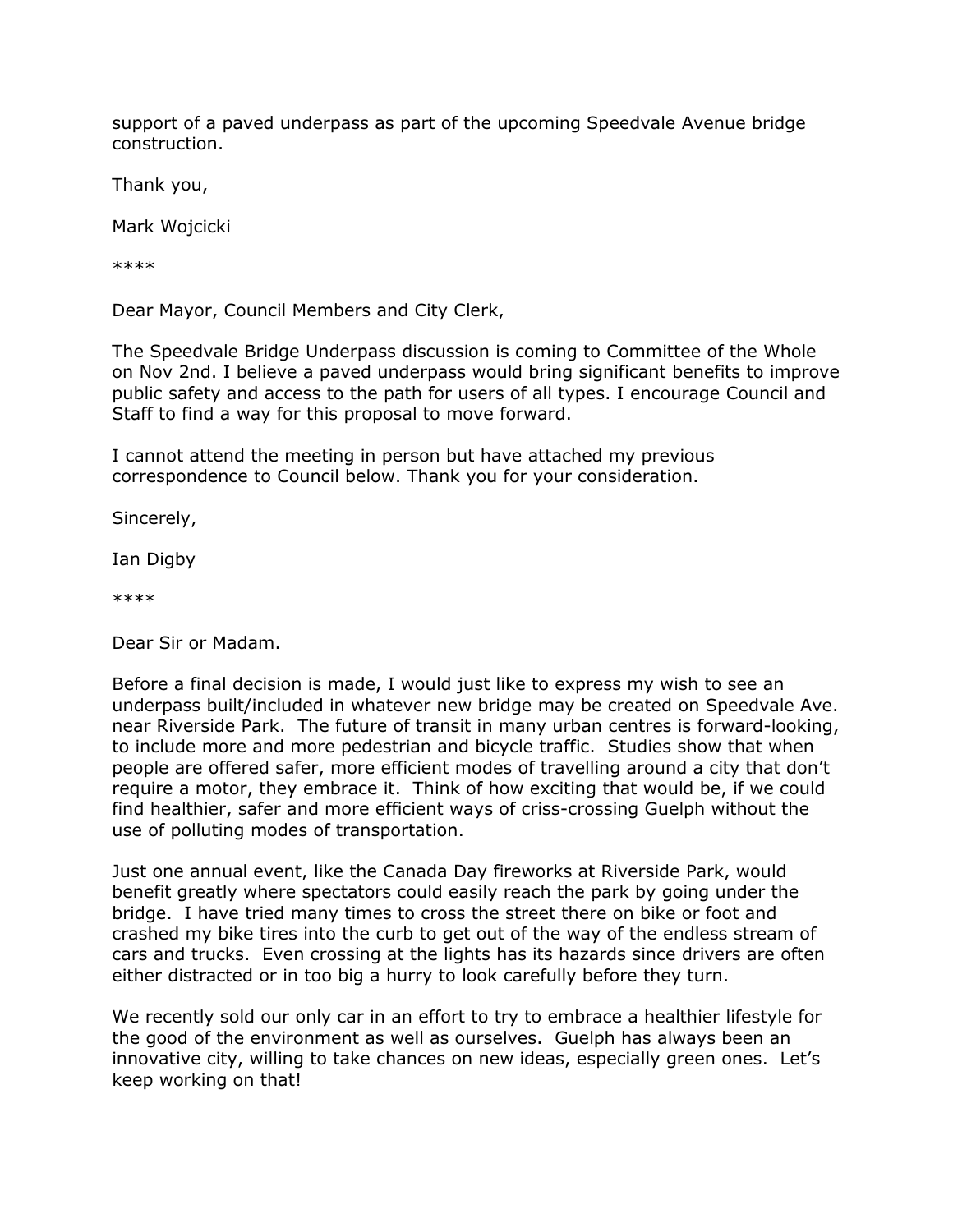Thank you for your consideration,

Gertie Riemer

\*\*\*\*

Dear Mayor, Council members and City Clerk:

I understand that the City is considering not proceeding with consideration of a Speedvale Avenue bridge underpass. I'm disappointed to hear this and would like to suggest the City reconsiders this matter.

I live a couple of blocks away from the Speedvale Avenue bridge. I use the trail that crosses Speedvale at this location regularly – by bike and on foot – and I feel the trail would be much improved in terms of safety and convenience if the underpass were built. I drive across the bride every day and regularly see people walking, jogging. skateboarding or cycling across this busy road at the bridge rather than cross at the light in front of the fire station, some distance away. Even walking along the sidewalk to reach the crosswalk is a hazard: a couple of years ago my (then 9-year-old) son was walking his bike in front of me, on the bridge sidewalk, heading for the crosswalk after we had arrived at Speedvale from the trail. He moved to the outside of the sidewalk to allow someone to pass and, due to the limited space on the sidewalk, his foot slipped on the edge of the sidewalk and he nearly fell off the edge of the sidewalk (there is an 18-inch drop from the sidewalk to the street at this point), onto the street right in front of the cars that were passing by at fairly high speed.

I find the reasoning behind the City Staff recommendation not to proceed with the underpass, i.e., concerns about risks during flooding events, unconvincing. There are many such underpasses and walkways below bridges throughout Ontario, where city staff simply block access when water levels rise and obstruct access (typically during the spring). A few examples in Ottawa come to mind (e.g., along the Rideau River). In any case, even if flooding does pose a potential risk to users of the proposed underpass, it would only be so a few days of the year, whereas the risks of crossing a busy street like Speedvale are currently being taken by many people every day of the year. The benefits to the citizens of Guelph resulting from the proposed underpass surely outweigh by a long shot the potential risks of using the underpass when it is flooded, particularly since this latter risk can be mitigated using temporary signage restricting access to the path during flood events.

I urge City Council to reconsider the approach to the proposed underpass, and to recommend that this project should in fact proceed. Thank you for considering my opinion on this matter.

Respectfully,

Alain Carriere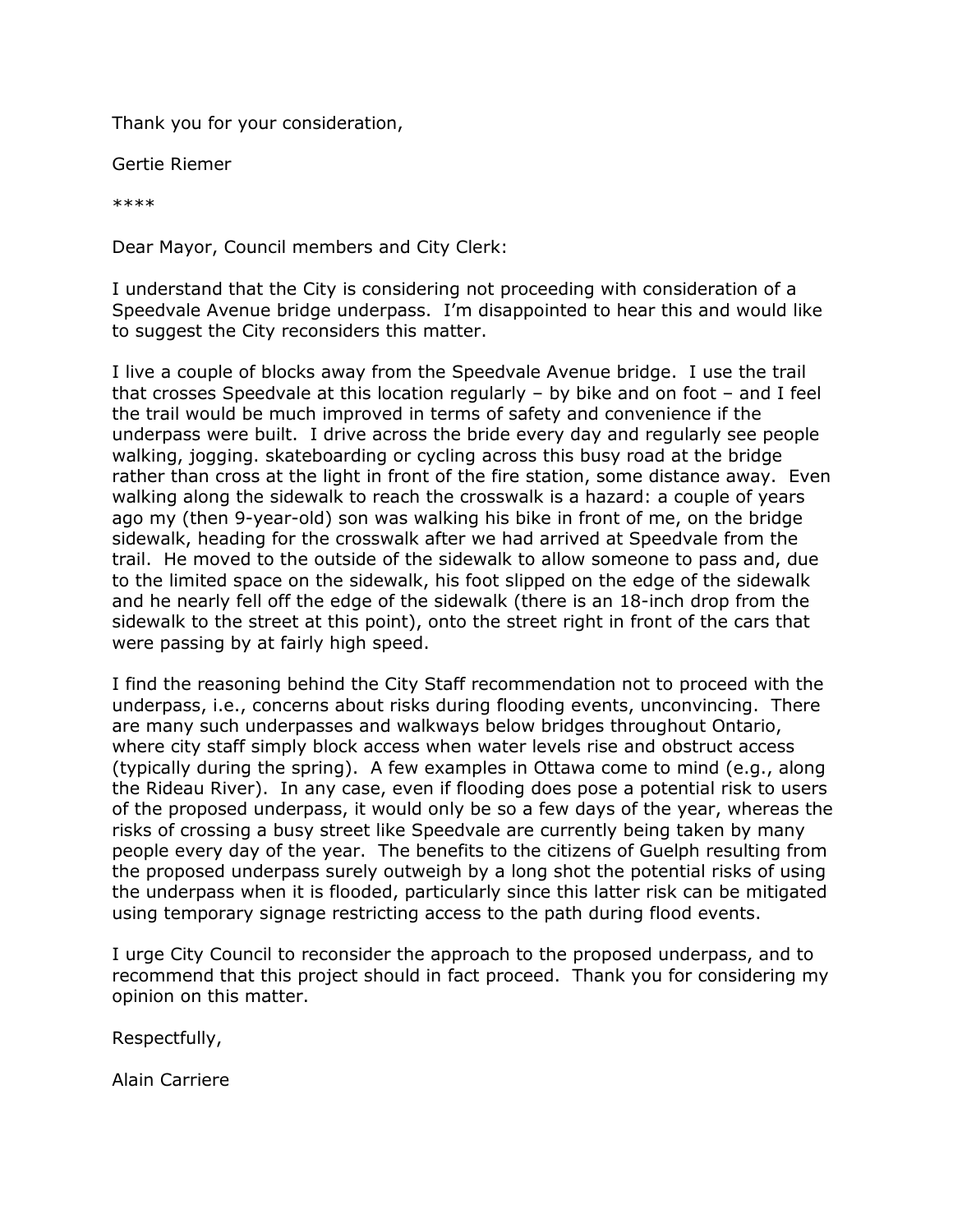#### \*\*\*\*

As the discussion continues with respect to the Speedvale bridge underpass trail, I wish to underscore my support for this project. To build the new bridge without the trail underpass would be a mistake that we would have to live with for too many years. The pedestrian crossing light that is there now was the best option at the time of its installation but, it is becoming more dangerous with each passing year.

Staff have expressed concerns over possible flooding of the trail – and indeed, this could happen at certain times. However, that is not a valid reason to not build the underpass. Sections of the trail between Woodlawn Road and Victoria Road flood occasionally as well. Install signage warning that the underpass is subject to flooding and when it does flood, install barricades. I've seen this in other municipalities.

Let's continue to encourage active transportation in Guelph by doing what we can to make it safe and enjoyable. In this case, it will also reduce driver frustration and improve traffic flow.

Please approve the Speedvale bridge underpass trail.

Rick McRonald

\*\*\*\*

I cannot be at the meeting on Nov  $6<sup>th</sup>$ , but would have been. I have following the arguments around the lane issue on Speedvale and it was decided to not put bike lanes and reduce the lanes to single lines, many of which I agreed with, mainly the Fire Station. However, I am a biker myself and ride to work downtown daily and have to cross Speedvale.

Because there is so much traffic, I have to use the light in front of the fire hall at Riverview and Speedvale, and I have learned to be cautious before crossing as almost every time, there is a vehicle trying to run the light both yellow and red. I am anxious that there will be an accident and this light is an annoyance for vehicles, as they could have had a light at Speedvale and Woolwich, or Speedvale and Delhi. This is a traffic light a block away.

We need to support and continue the vision from the former leadership in that Guelph needs to move towards a sustainable community, being a beacon for those around us. Building an infrastructure that supports other means of transportation, including the healthy choice of bicycling is a big part of this. I realize that this could just be the beginning of other such construction in similar situations, however, just like "roundabouts", it is a different way of thinking that we need to more towards.

Cindy Ridi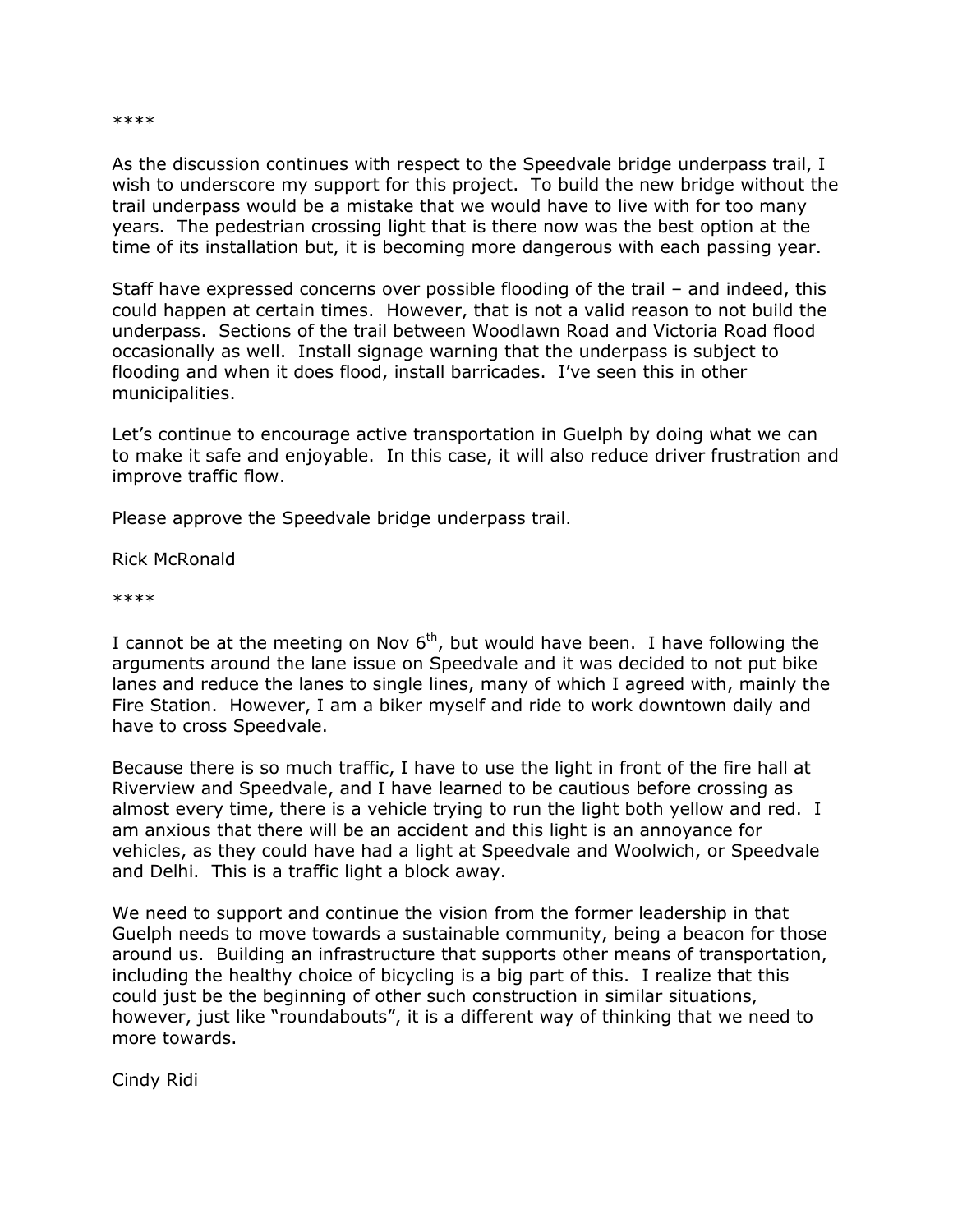\*\*\*\*

To the Guelph City Council:

As one who has used his bicycle as a major method of transportation around the City of Guelph for the last four decades I can affirm that Speedvale Ave is a dangerous street both to cycle on and to cross. I know that it would be very helpful to have an underpass for the walking and bike trail at the river, similar to the underpass under the Hanlon Expressway south of Kortright. It too is associated with a stream of water so flooding is an issue there as well. When I am using the trail I always find it awkward getting across Speedvale Ave.

Thank for considering in a favourable light the construction of such an underpass.

Yours sincerely,

John Buttars

\*\*\*\*

Hi, I am a cycling commuter who takes the Trail to work every day. This trail is great, so proud to be able to exercise and get to work and I see more and more people using it. I am a dad with little cyclists learning the ropes and a resident who lives very close to the Speedvale bridge and I wanted to pass along some of the reasons why I think the underpass should be prioritized:

• Safe crossing for kids, people going to and from the park, (plus big crowd events such as ribfest, fireworks). Will strengthen Riverside as an attractive destination.

• Speedvale intersection is one of the worst for traffic accidents let's keep pedestrians and cyclists to a minimum there. Drivers might appreciate less crossing by the fire station lights as well.

• This infrastructure is as important to me and many others as roads are for cars. The more walkable the city is, the better. Public support for this will only grow as years go by! It's part of the Trans Canada Trail. I know it's expensive and a pain due to the flooding issue but the costs will not go down so might as well make it a priority. Surely there is a less popular budget item that can be sacrificed and put on hold and you have to build the bridge anyway. At the very least, maybe there's a bridge design that will accommodate an underpass in the future.

Thanks for your time! Really hope you will support this.

Bill Whitehead

\*\*\*\*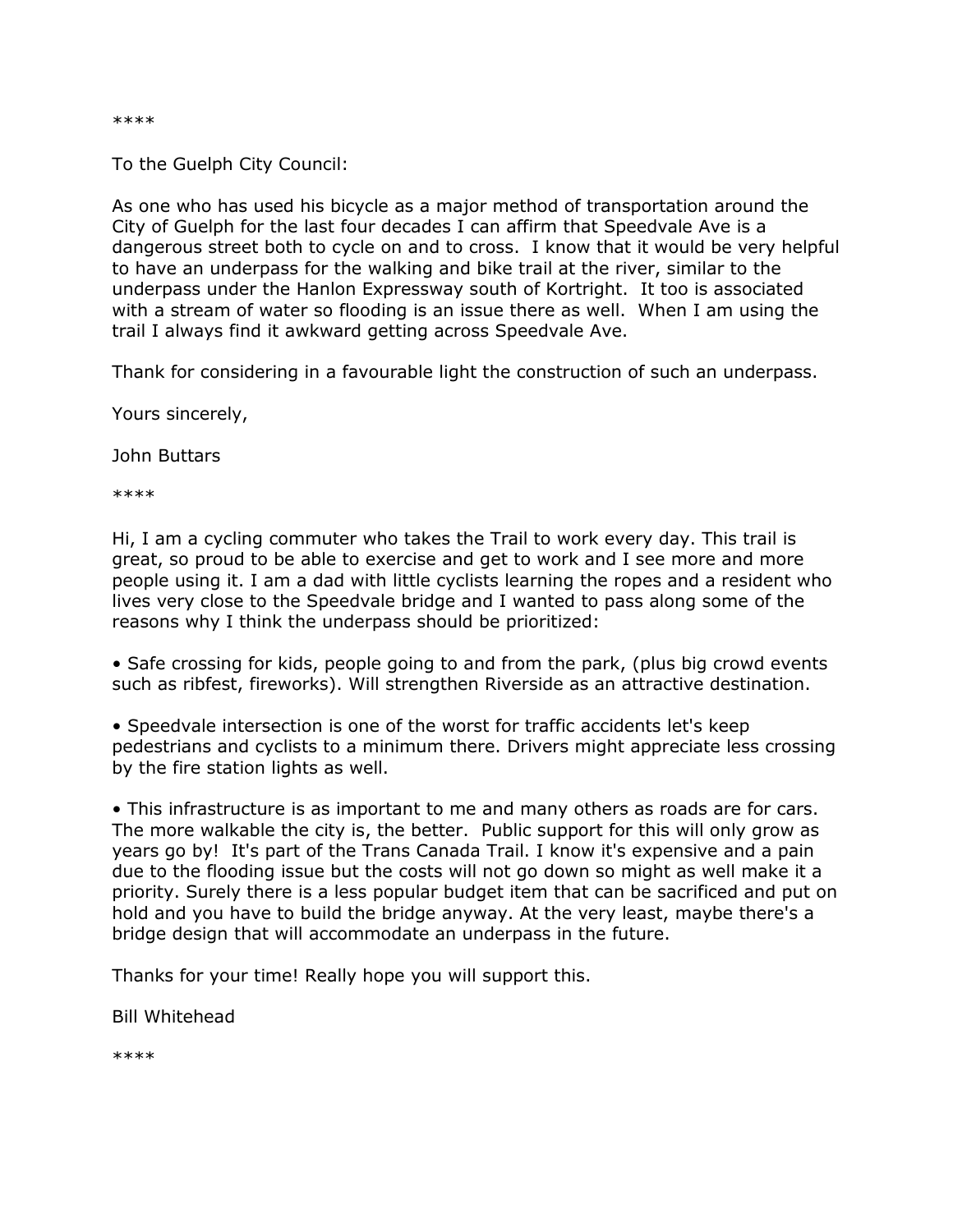hi..

This is just a brief note to say how I am so happy that the Speedvale Underpass is still being considered. As a biker, and a walker, and a frequent pusher-of-babystroller, I look forward to the day when I can continue my walk along the river, without having to deal with unsafe fast-moving traffic.

I welcome this trail and applaud the city for re-thinking their decision of late.

As a part of a great trail system admired by others who visit our city, and one that we can be proud of, as people who enjoy life in Guelph, this underpass will be a step in the right direction to make our city accessible by foot and bike. Ottawa's well-known trails connect various areas of its city so effectively, that it encourages people to get from one end to the other by bike or foot. Guelph's can be the same with connections such as this underpass.

Thank you, in advance!!

Cynthia Spring

\*\*\*\*

Hello - I'm writing to express my support for the pedestrian underpass for Speedvale. I'm a resident of that area and a bike/walking commuter. The sidewalk is not wide enough for two people to walk down, and with the trail crossing not lining up with the pedestrian lights it's a free-for-all with people crossing at the bridge. Someone is going to get killed at that spot, the cars are way to close to the sidewalk.

Thanks,

Shannon Brown

\*\*\*\*

Hello there,

As an active bicycle commuter in Guelph, and as a driver within the city, I am a supporter of the Speedvale underpass as I believe it will improve the safety and efficiency of travel for both motor vehicle drivers, and for active commuters.

Thank you for your concern in this matter.

Kind regards,

- Alex Ball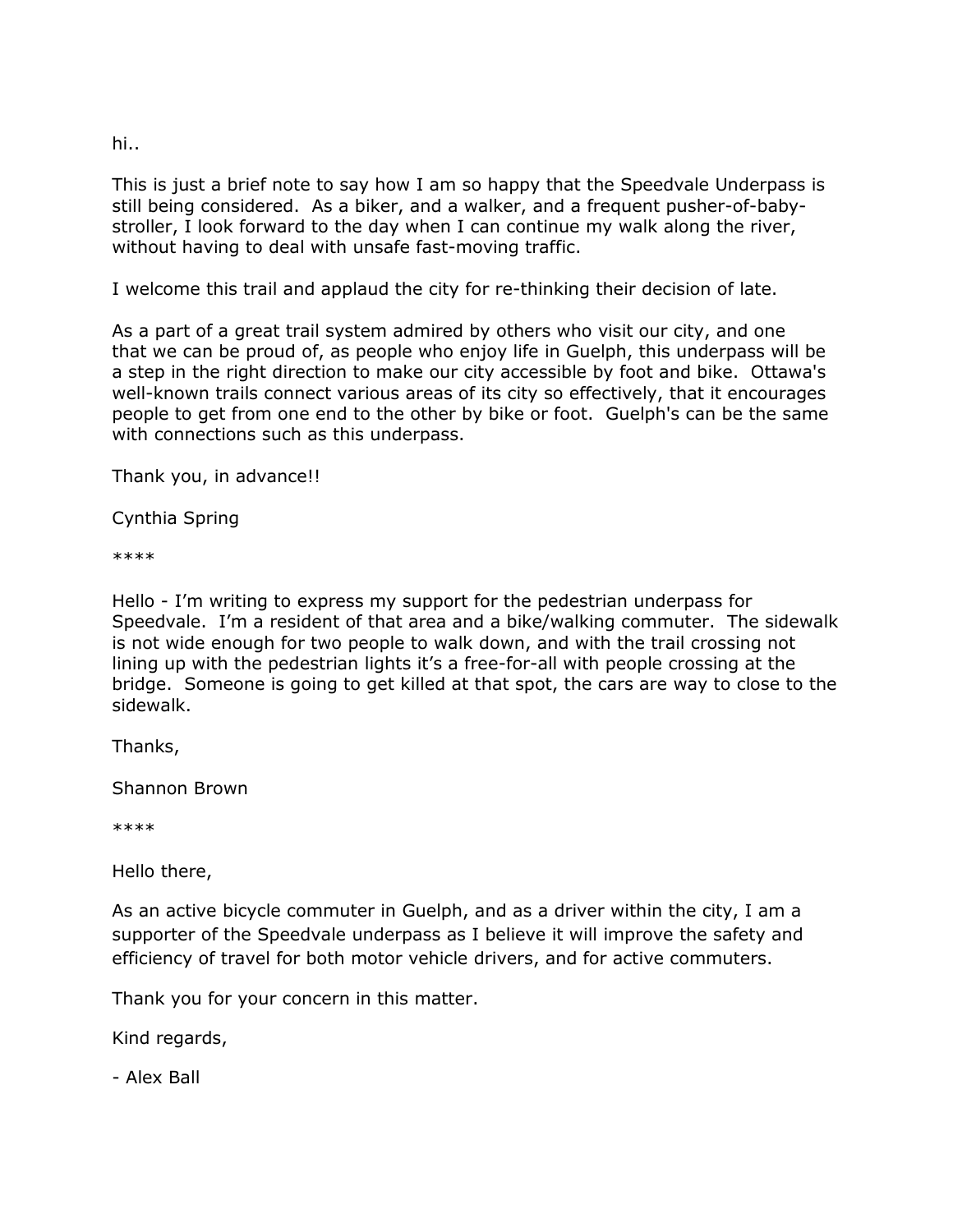#### \*\*\*\*

As a frequent user (several times per week) of the Speed River trail crossing Speedvale with my dog I fully endorse the need for an underpass to provide safe and convenient connection of the downtown trail system and Riverside Park. This trail is heavily used by elderly, commuters, joggers and children and I have seen many near misses with congestion and fast car traffic along Speedvale. Construction of the new bridge will encourage more car and truck traffic and make it even more hazardous to those crossing the road. This is a great opportunity for Council to support active transportation and safe trail use by a growing population in the area north of Speedvale and Guelph Lake beyond.

David McAuley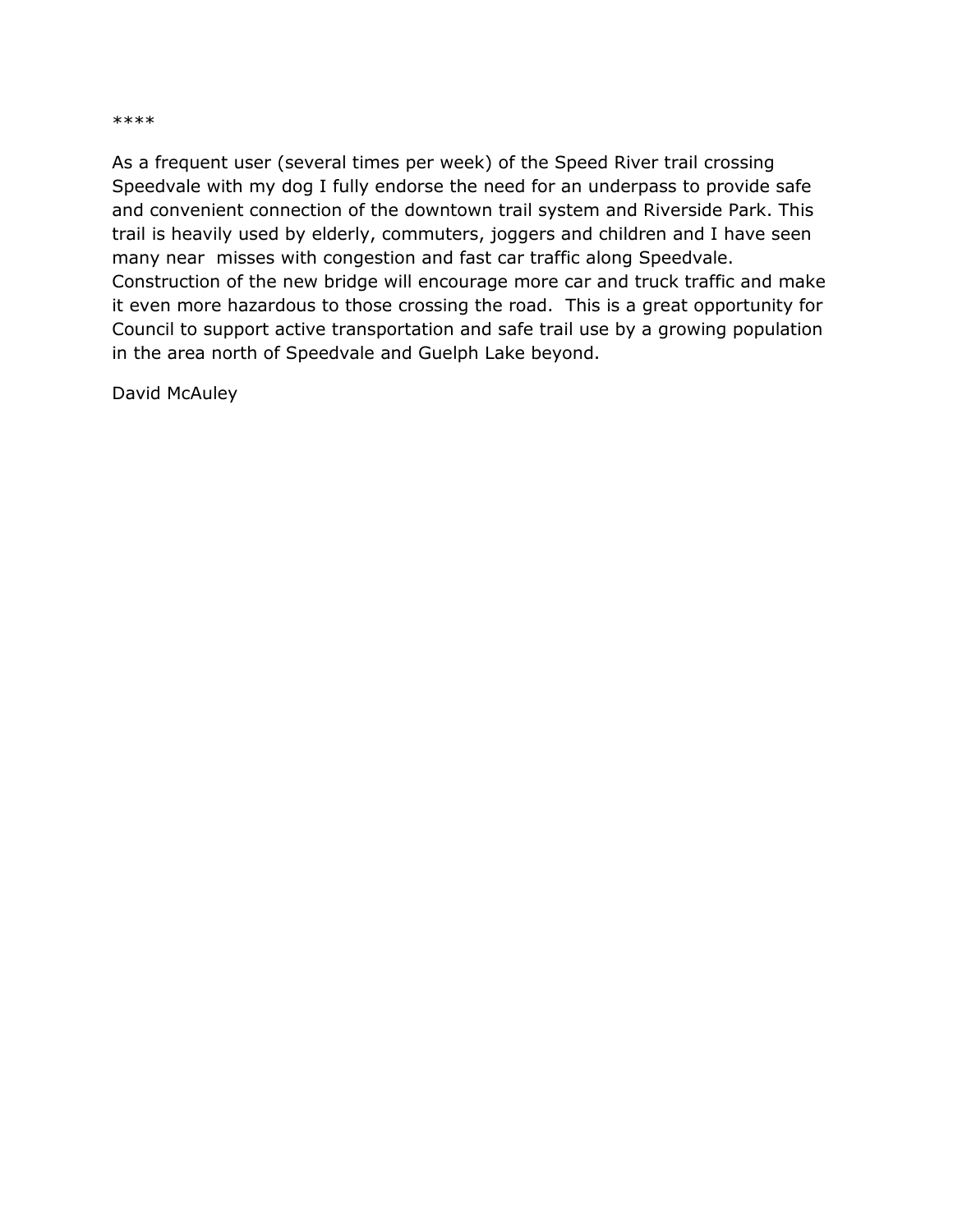**Jeremy Grant** 

Nov 1, 2017

sent via email

City of Guelph 1 Carden Street Guelph, Ontario Canada NIH 3Al

Attention: City Clerk

Hello;

I am a resident of Ward 3 and often use the paved trail system adjacent to the railway line along the Speed River to access Riverside Park, usually as part of a long walk or cycle to the north end of the City.

I have to say without ANY HESITATION the current crossing from the trail on the south side of Speedvale to the north side is TERRIBLE, DANGEROUS AND MUST BE IMPROVED.

When I first heard about the underpass project I was very pleased and thought it would be a tremendous improvement to the overall system. If I read correctly, City staff are now hesitating about this because the route is within the floodplain. That is RIDICULOUS. There are many parts of the trail system either within or beside the river and floodplain and surely people aren't going to walk or cycle under a bridge during a flood!

I encourage the City to proceed with this project as soon as possible. This is a key link within the system and I know first hand as an active user that the current crossing is untenable and MUST BE IMPROVED.

Sincerely;

Jeremy Grant c.c. Mayor Guthrie Councillor Alit